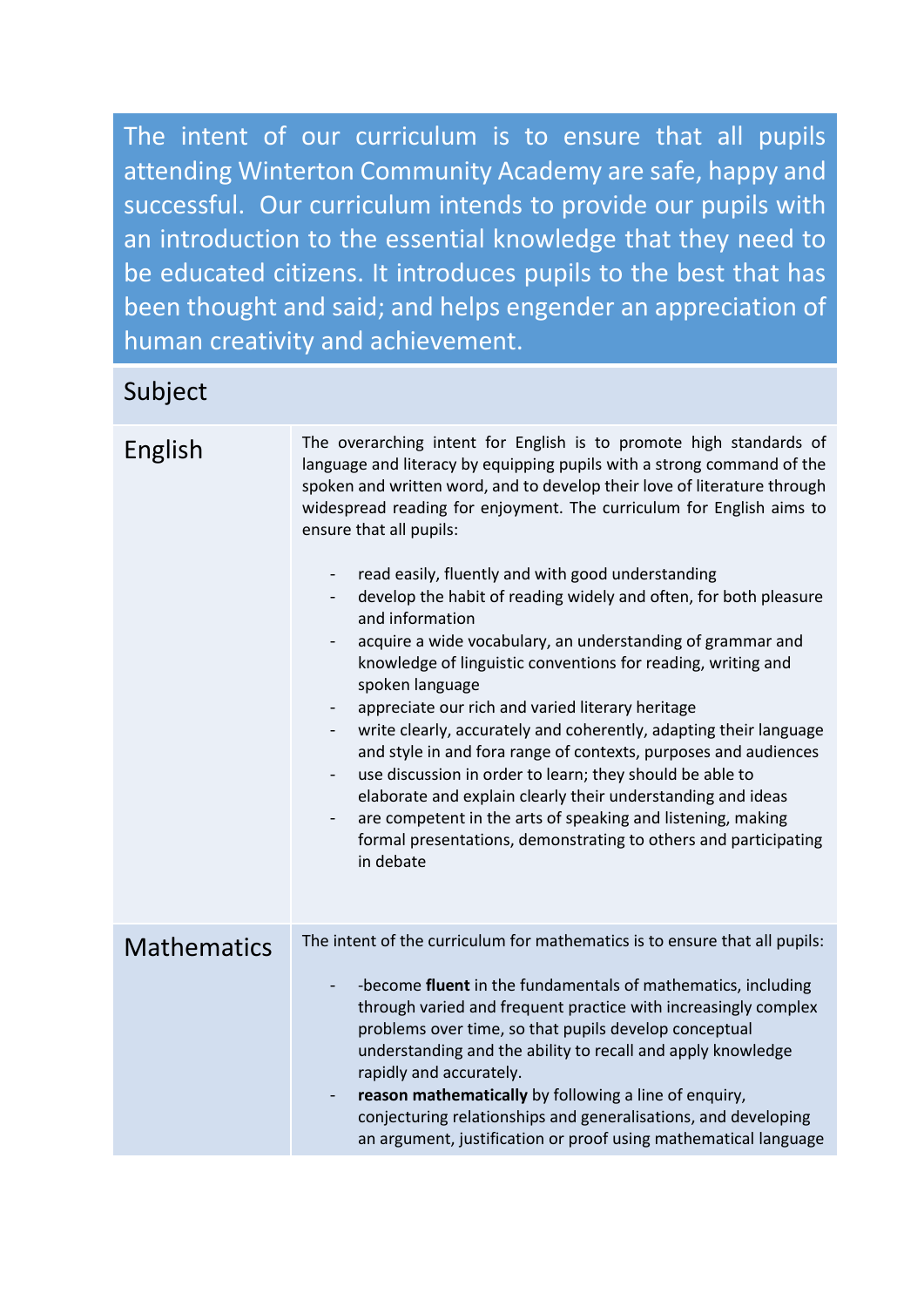|                                 | can solve problems by applying their mathematics to a variety<br>of routine and non- routine problems with increasing<br>sophistication, including breaking down problems in to a series<br>of simpler steps and persevering in seeking solutions<br>The programme of study for key stage 4 is organised into apparently<br>distinct domains, but pupils should develop and consolidate connections<br>across mathematical ideas. They should build on learning from key stage<br>3 to further develop fluency, mathematical reasoning and competence in<br>solving increasingly sophisticated problems. They should also apply their<br>mathematical knowledge wherever relevant in other subjects and in<br>financial contexts. |
|---------------------------------|-----------------------------------------------------------------------------------------------------------------------------------------------------------------------------------------------------------------------------------------------------------------------------------------------------------------------------------------------------------------------------------------------------------------------------------------------------------------------------------------------------------------------------------------------------------------------------------------------------------------------------------------------------------------------------------------------------------------------------------|
| Science                         | The intent of the curriculum for science is to ensure that all pupils:<br>develop scientific knowledge and conceptual understanding<br>through the specific disciplines of biology, chemistry and physics<br>develop understanding of the nature, processes and methods<br>of science through different types of science enquiries that help<br>them to answer scientific questions about the world around<br>them<br>are equipped with the scientific knowledge required to<br>understand the uses and implications of science, today and for<br>the future                                                                                                                                                                      |
| Art and<br>Design               | The intent of the curriculum for art and design is to ensure that all<br>pupils:<br>produce creative work, exploring their ideas and recording<br>their experiences<br>become proficient in drawing, painting, sculpture and other<br>$\overline{\phantom{0}}$<br>art, craft and design techniques<br>evaluate and analyse creative works using the language of<br>$\blacksquare$<br>art, craft and design<br>know about great artists, craft makers and designers, and<br>-<br>understand the historical and cultural development of their<br>art forms.                                                                                                                                                                         |
| Design and<br><b>Technology</b> | The intent of the curriculum for design and technology is to ensure that<br>all pupils:<br>develop the creative, technical and practical expertise needed<br>to perform everyday tasks confidently and to participate<br>successfully in an increasingly technological world                                                                                                                                                                                                                                                                                                                                                                                                                                                      |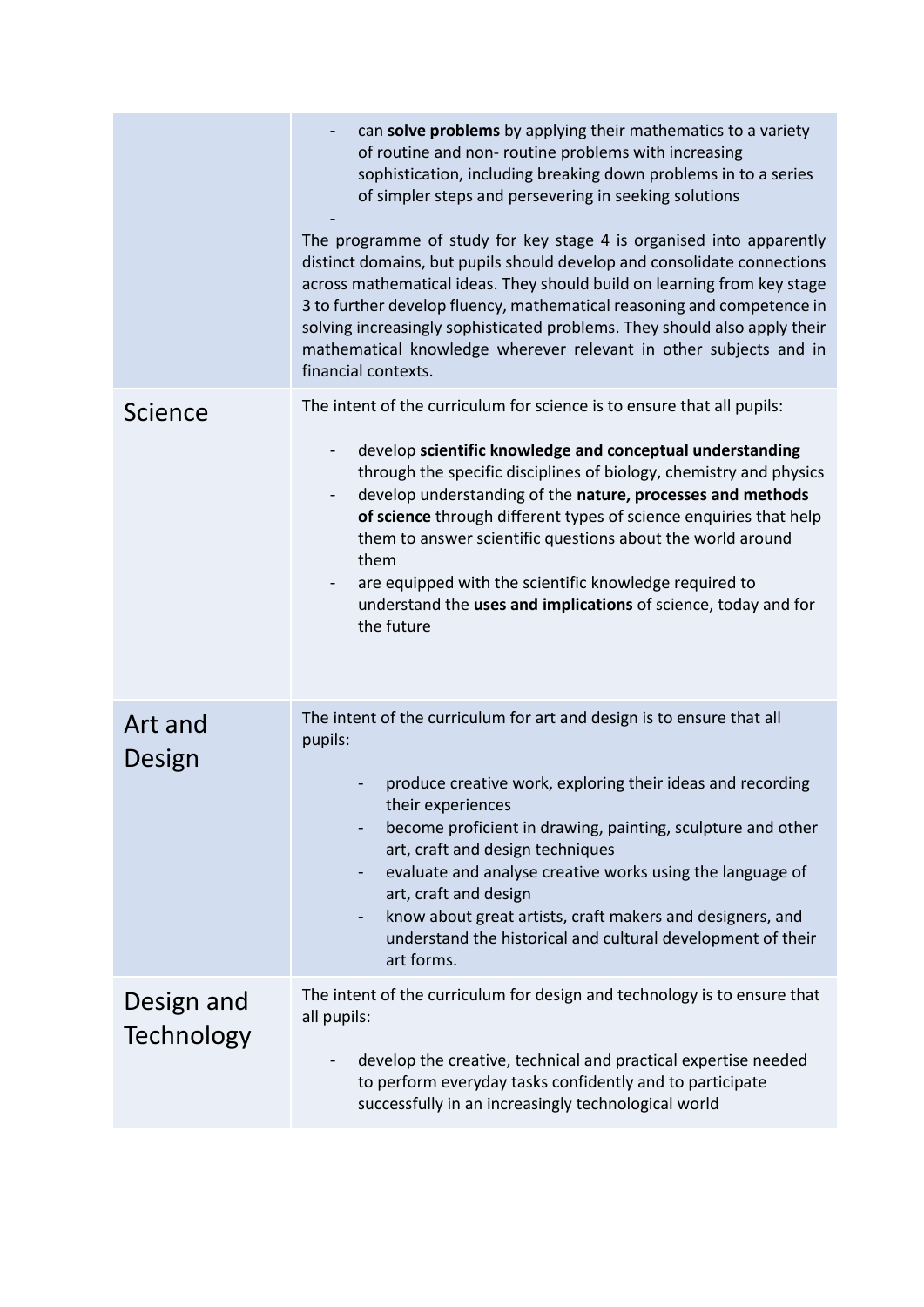|                | build and apply a repertoire of knowledge, understanding and<br>skills in order to design and make high-quality prototypes and<br>products for a wide range of users                                                                                                             |
|----------------|----------------------------------------------------------------------------------------------------------------------------------------------------------------------------------------------------------------------------------------------------------------------------------|
|                | critique, evaluate and test their ideas and products and the<br>٠<br>work of others                                                                                                                                                                                              |
|                | understand and apply the principles of nutrition and learn how<br>to cook                                                                                                                                                                                                        |
| Geography      | The intent of the curriculum for geography is to ensure that all pupils:                                                                                                                                                                                                         |
|                | develop contextual knowledge of the location of globally<br>٠<br>significant places - both terrestrial and marine - including their<br>defining physical and human characteristics and how these<br>provide a geographical context for understanding the actions of<br>processes |
|                | understand the processes that give rise to key physical and<br>human geographical features of the world, how these are<br>interdependent and how they bring about spatial variation and<br>change over time                                                                      |
|                | are competent in the geographical skills needed to:<br>collect, analyse and communicate with a range of data gathered<br>through experiences of fieldwork that deepen their<br>understanding of geographical processes                                                           |
|                | Interpret a range of sources of geographical information,<br>٠<br>including maps, diagrams, globes, aerial photographs and<br>Geographical Information Systems(GIS)                                                                                                              |
|                | Communicate geographical information in a variety of ways,<br>including through maps, numerical and quantitative skills and<br>writing at length                                                                                                                                 |
| <b>History</b> | The intent of the curriculum for history is to ensure that all pupils:                                                                                                                                                                                                           |
|                | know and understand the history of these islands as a coherent,<br>chronological narrative, from the earliest times to the present<br>day: how people's lives have shaped this nation and how Britain<br>has influenced and been influenced by the wider world                   |
|                | know and understand significant aspects of the history of the<br>wider world: the nature of ancient civilisations; the expansion<br>and dissolution of empires; characteristic features of past non-<br>European societies; achievements and follies of mankind                  |
|                | gain and deploy a historically grounded understanding of<br>abstract terms such as 'empire', 'civilisation', 'parliament' and<br>'peasantry'                                                                                                                                     |
|                | understand historical concepts such as continuity and change,<br>cause and consequence, similarity, difference and significance,<br>and use them to make connections, draw contrasts, analyse                                                                                    |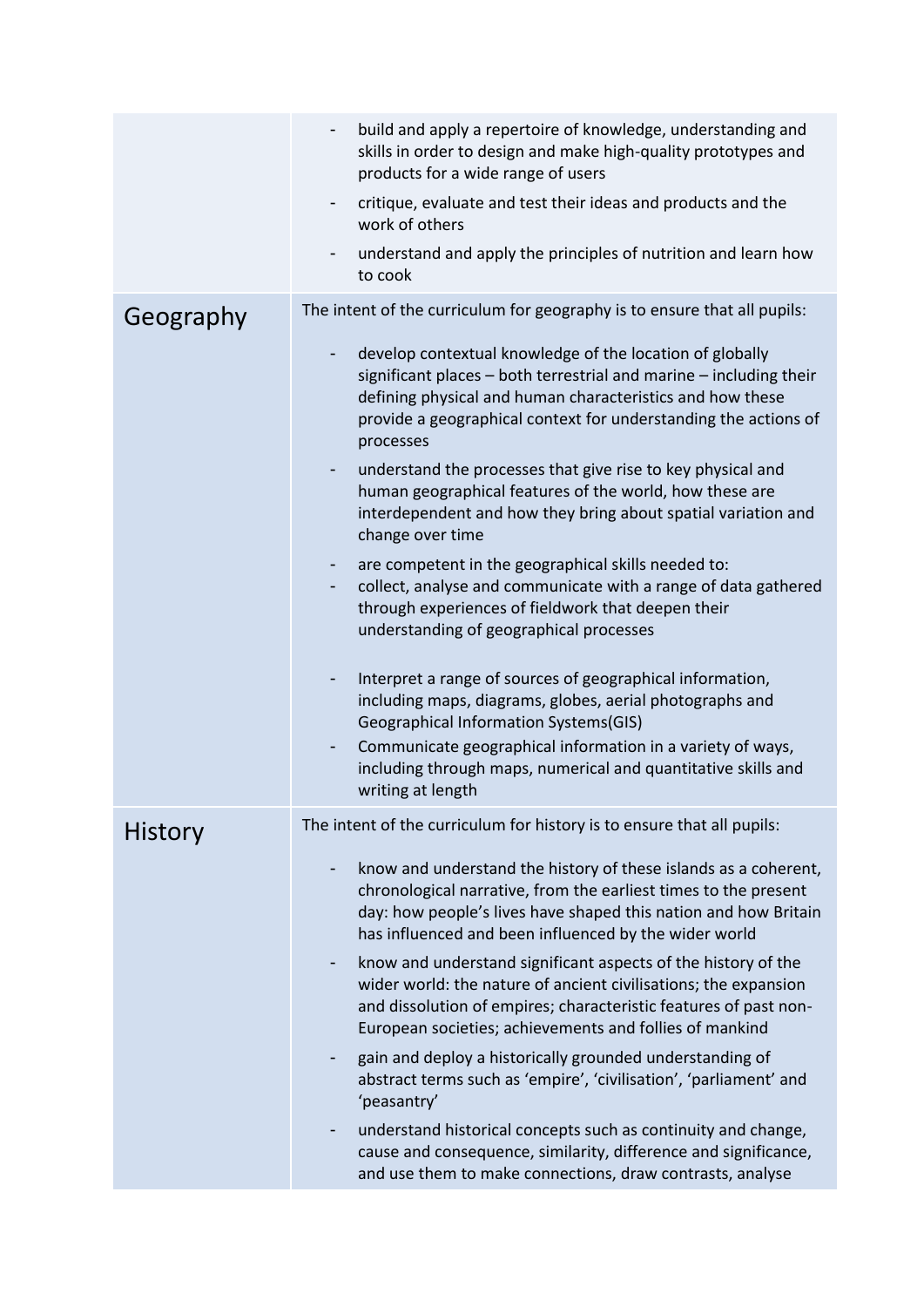|                                    | trends, frame historically-valid questions and create their own<br>structured accounts, including written narratives and analyses<br>understand the methods of historical enquiry, including how<br>evidence is used rigorously to make historical claims, and<br>discern how and why contrasting arguments and interpretations<br>of the past have been constructed<br>gain historical perspective by placing their growing knowledge<br>into different contexts, understanding the connections between<br>local, regional, national and international history; between<br>cultural, economic, military, political, religious and social<br>history; and between short- and long-term timescales                                                                               |
|------------------------------------|---------------------------------------------------------------------------------------------------------------------------------------------------------------------------------------------------------------------------------------------------------------------------------------------------------------------------------------------------------------------------------------------------------------------------------------------------------------------------------------------------------------------------------------------------------------------------------------------------------------------------------------------------------------------------------------------------------------------------------------------------------------------------------|
| Modern<br>Foreign<br>Languages     | The intent of the curriculum for languages is to ensure that all pupils:<br>understand and respond to spoken and written language from a<br>variety of authentic sources<br>speak with increasing confidence, fluency and spontaneity,<br>finding ways of communicating what they want to say, including<br>through discussion and asking questions, and continually<br>improving the accuracy of their pronunciation and intonation<br>can write at varying length, for different purposes and<br>audiences, using the variety of grammatical structures that they<br>have learnt<br>discover and develop an appreciation of a range of writing in the<br>language studied                                                                                                     |
| <b>Music</b>                       | The intent of the curriculum for music is to ensure that all pupils:<br>perform, listen to, review and evaluate music across a range of<br>historical periods, genres, styles and traditions, including the<br>works of the great composers and musicians<br>learn to sing and to use their voices, to create and compose<br>-<br>music on their own and with others, have the opportunity to<br>learn a musical instrument, use technology appropriately and<br>have the opportunity to progress to the next level of musical<br>excellence<br>understand and explore how music is created, produced and<br>communicated, including through the inter-related dimensions:<br>pitch, duration, dynamics, tempo, timbre, texture, structure and<br>appropriate musical notations |
| Physical<br>Education<br>and Sport | The intent of the curriculum for physical education is to ensure that all<br>pupils:                                                                                                                                                                                                                                                                                                                                                                                                                                                                                                                                                                                                                                                                                            |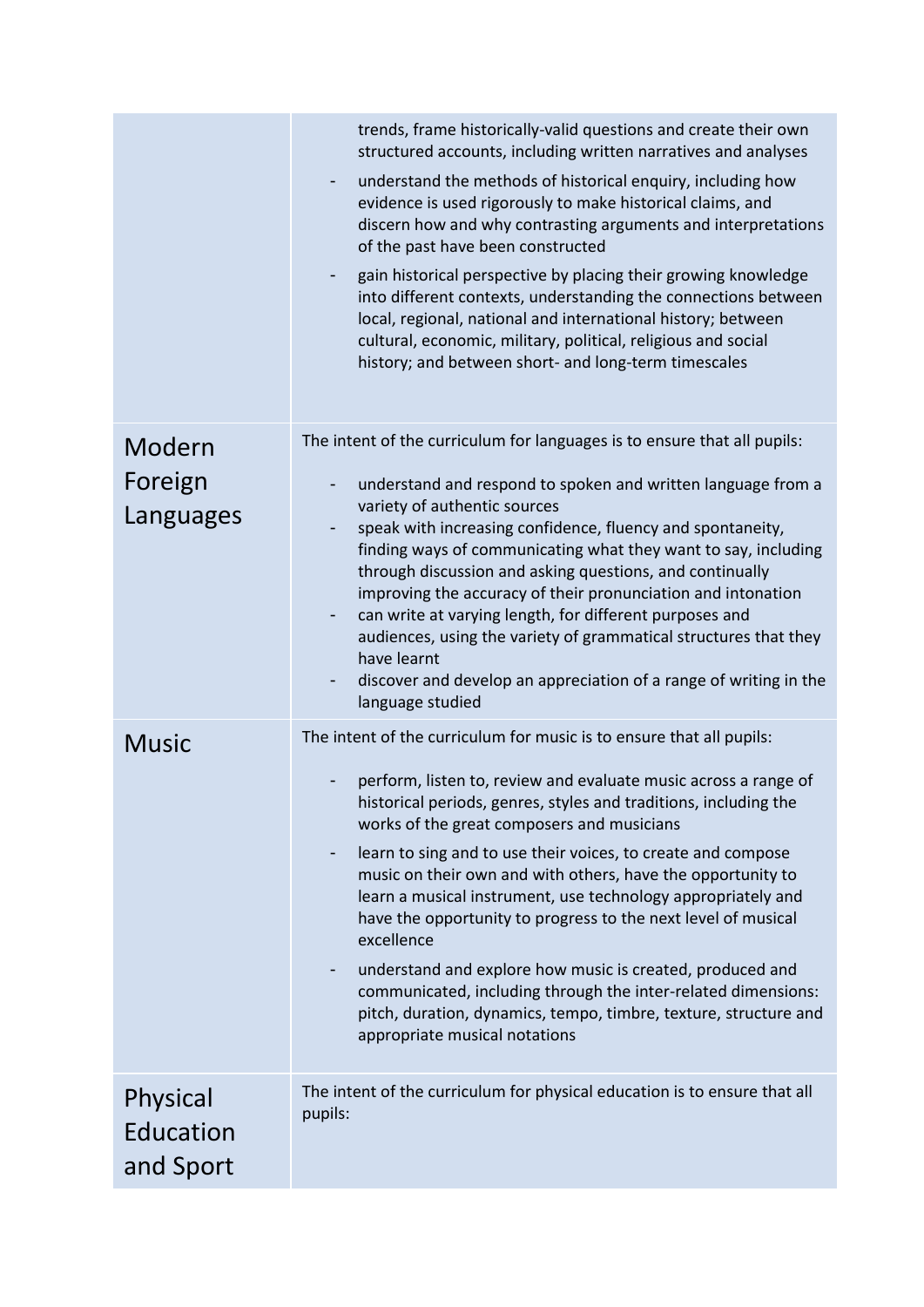|                  | develop competence to excel in a broad range of physical<br>activities                                                                                                                                                                                                                                                                                                                                                                                                                                                                                                                                                                                                                                                                                                                                                                                                                                                                                                                                                                                                                                                                     |
|------------------|--------------------------------------------------------------------------------------------------------------------------------------------------------------------------------------------------------------------------------------------------------------------------------------------------------------------------------------------------------------------------------------------------------------------------------------------------------------------------------------------------------------------------------------------------------------------------------------------------------------------------------------------------------------------------------------------------------------------------------------------------------------------------------------------------------------------------------------------------------------------------------------------------------------------------------------------------------------------------------------------------------------------------------------------------------------------------------------------------------------------------------------------|
|                  | are physically active for sustained periods of time<br>٠                                                                                                                                                                                                                                                                                                                                                                                                                                                                                                                                                                                                                                                                                                                                                                                                                                                                                                                                                                                                                                                                                   |
|                  | engage in competitive sports and activities                                                                                                                                                                                                                                                                                                                                                                                                                                                                                                                                                                                                                                                                                                                                                                                                                                                                                                                                                                                                                                                                                                |
|                  | lead healthy, active lives                                                                                                                                                                                                                                                                                                                                                                                                                                                                                                                                                                                                                                                                                                                                                                                                                                                                                                                                                                                                                                                                                                                 |
|                  |                                                                                                                                                                                                                                                                                                                                                                                                                                                                                                                                                                                                                                                                                                                                                                                                                                                                                                                                                                                                                                                                                                                                            |
| <b>Business</b>  | The intent of the curriculum for business studies is to ensure that<br>pupils:                                                                                                                                                                                                                                                                                                                                                                                                                                                                                                                                                                                                                                                                                                                                                                                                                                                                                                                                                                                                                                                             |
| <b>Studies</b>   | know and understand business concepts, business terminology,<br>business objectives, the integrated nature of business activity<br>and the impact of business on individuals and wider society<br>apply knowledge and understanding to contemporary business<br>۰<br>issues and to different types and sizes of businesses in local,<br>national and global contexts<br>develop as enterprising individuals with the ability to think<br>۰<br>commercially and creatively to demonstrate business acumen,<br>and draw on evidence to make informed business decisions and<br>solve business problems<br>develop as effective and independent students, and as critical<br>and reflective thinkers with enquiring minds<br>use an enquiring, critical approach to, make informed<br>judgements<br>investigate and analyse real business opportunities and issues to<br>۰<br>construct well-argued, well-evidenced, balanced and structured<br>arguments, demonstrating their depth and breadth of<br>understanding of business<br>develop and apply quantitative skills relevant to business,<br>۰<br>including using and interpreting data |
| <b>Religious</b> | The intent of the religious education curriculum is to:                                                                                                                                                                                                                                                                                                                                                                                                                                                                                                                                                                                                                                                                                                                                                                                                                                                                                                                                                                                                                                                                                    |
| Education        | Provoke challenging questions about the meaning and purpose<br>of life, beliefs, the self, issues of right and wrong and what it<br>means to be human.<br>Encourage pupils to explore their own beliefs, building resilience<br>to anti-democratic or extremist narratives<br>Enable pupils to build their own sense of identity and belonging<br>Teach pupils to develop respect for others<br>۰<br>Prompt pupils to consider their responsibilities                                                                                                                                                                                                                                                                                                                                                                                                                                                                                                                                                                                                                                                                                      |
| <b>PSHE</b>      | The intent of the PSHE curriculum is to ensure that pupils develop the<br>skills, knowledge and understanding to prepare them for adulthood.<br>Sex and relationship education<br>۰<br>Emphasis on values<br>Recognising and evaluating a broad range of risks and                                                                                                                                                                                                                                                                                                                                                                                                                                                                                                                                                                                                                                                                                                                                                                                                                                                                         |
|                  | understanding how to seek the right help                                                                                                                                                                                                                                                                                                                                                                                                                                                                                                                                                                                                                                                                                                                                                                                                                                                                                                                                                                                                                                                                                                   |